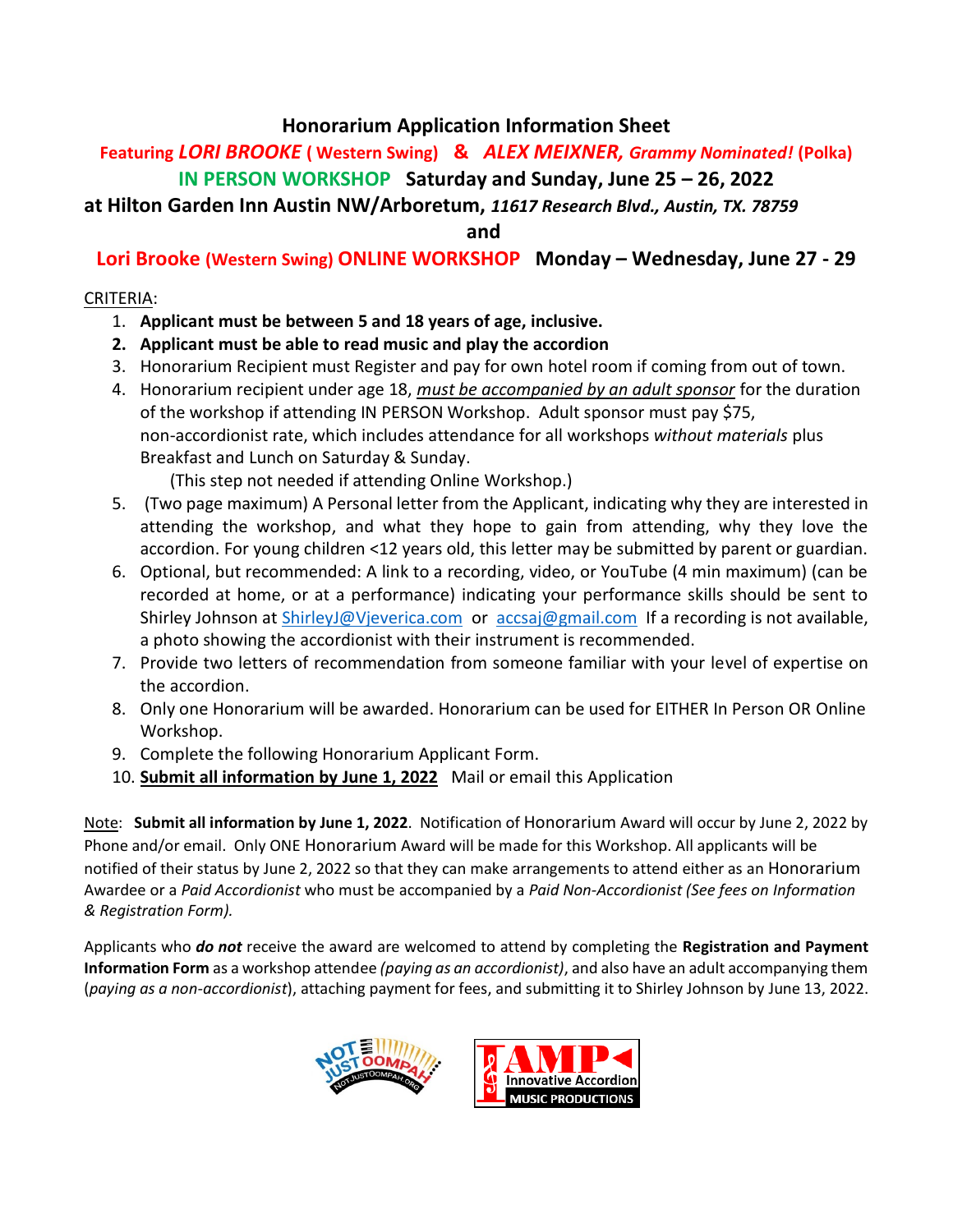# **2022 Not Just OOM-PAH! Honorarium Application Form (DUE June 1, 2022)**

*PRINT ALL INFORMATION BELOW COMPLETE BOTH SIDES Page 1/2* Scholarship Applicant Information.

| Scholarship Applicant information.     |                                         |
|----------------------------------------|-----------------------------------------|
| <b>First Name</b>                      | Last Name                               |
|                                        |                                         |
| <b>Address</b>                         | City, State, Zip Code                   |
|                                        |                                         |
|                                        |                                         |
| <b>Phone Number</b>                    | <b>Cell Phone</b>                       |
|                                        |                                         |
| Email address (below)                  | Level of Expertise (circle level below) |
|                                        | Beginner - Intermediate - Advanced      |
| Age of Applicant                       | Number of Years Playing Accordion       |
|                                        |                                         |
| Type of Accordion you Play?            | Your Favorite Style(s) of Music         |
| (Circle all that apply)                |                                         |
| 1. Diatonic Button Accordion           |                                         |
| 2. Chromatic Button Accordion          |                                         |
| 3. Piano Accordion                     |                                         |
| Who is your accordion teacher?         | How long have you been taking lessons   |
|                                        | on the accordion?                       |
|                                        |                                         |
|                                        | Are you taking lessons now?             |
| Your favorite accordion songs to play? | Why did you start taking accordion      |
|                                        | lessons?                                |
|                                        |                                         |
|                                        |                                         |
|                                        |                                         |
|                                        |                                         |
|                                        |                                         |
| Does anyone in your family play the    | Why do you like the accordion?          |
| accordion? Yes or NO                   |                                         |
|                                        |                                         |
|                                        |                                         |